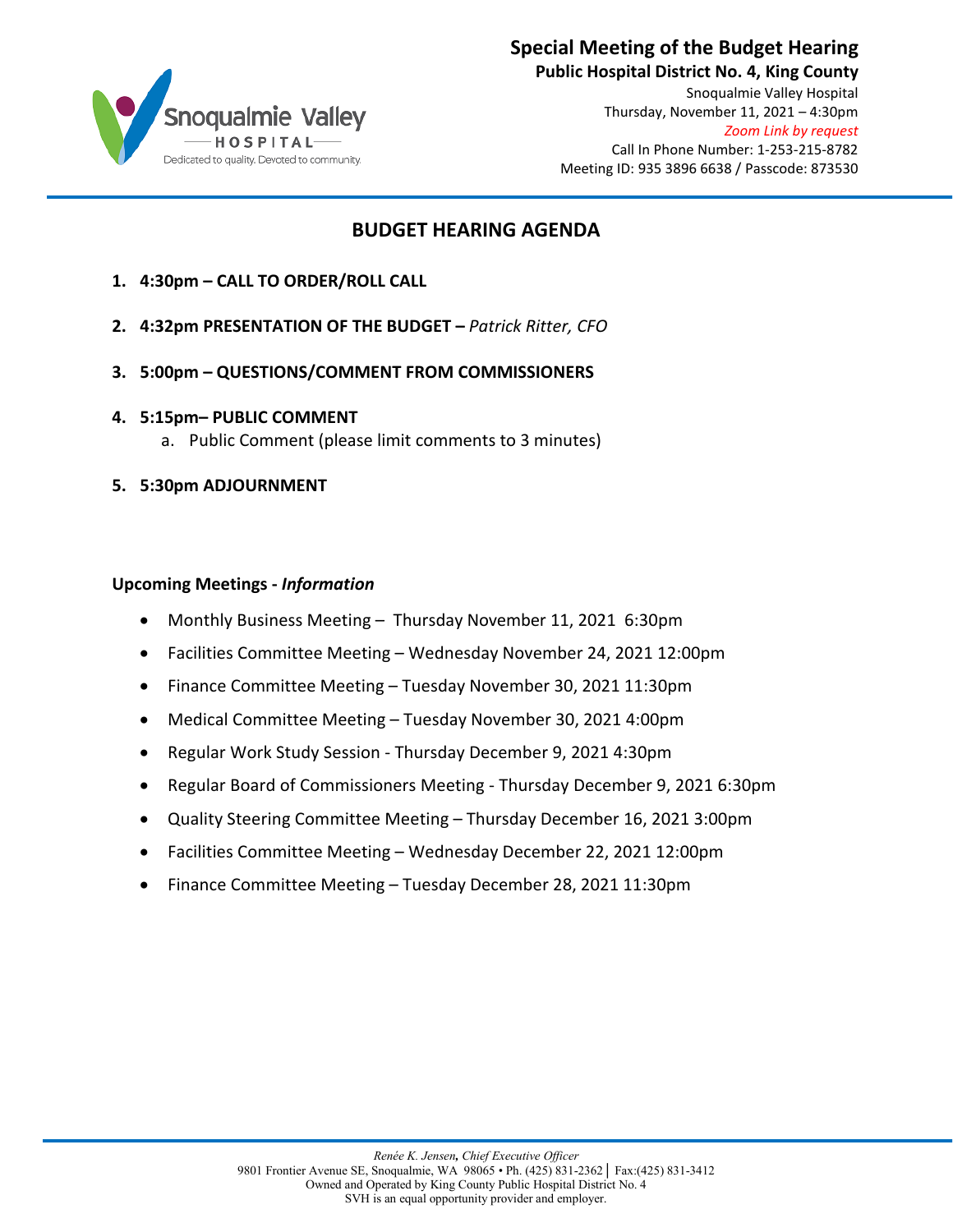# 2022 Budget Presentation

PUBLIC HOSPITAL DISTRICT NO 4, KING COUNTY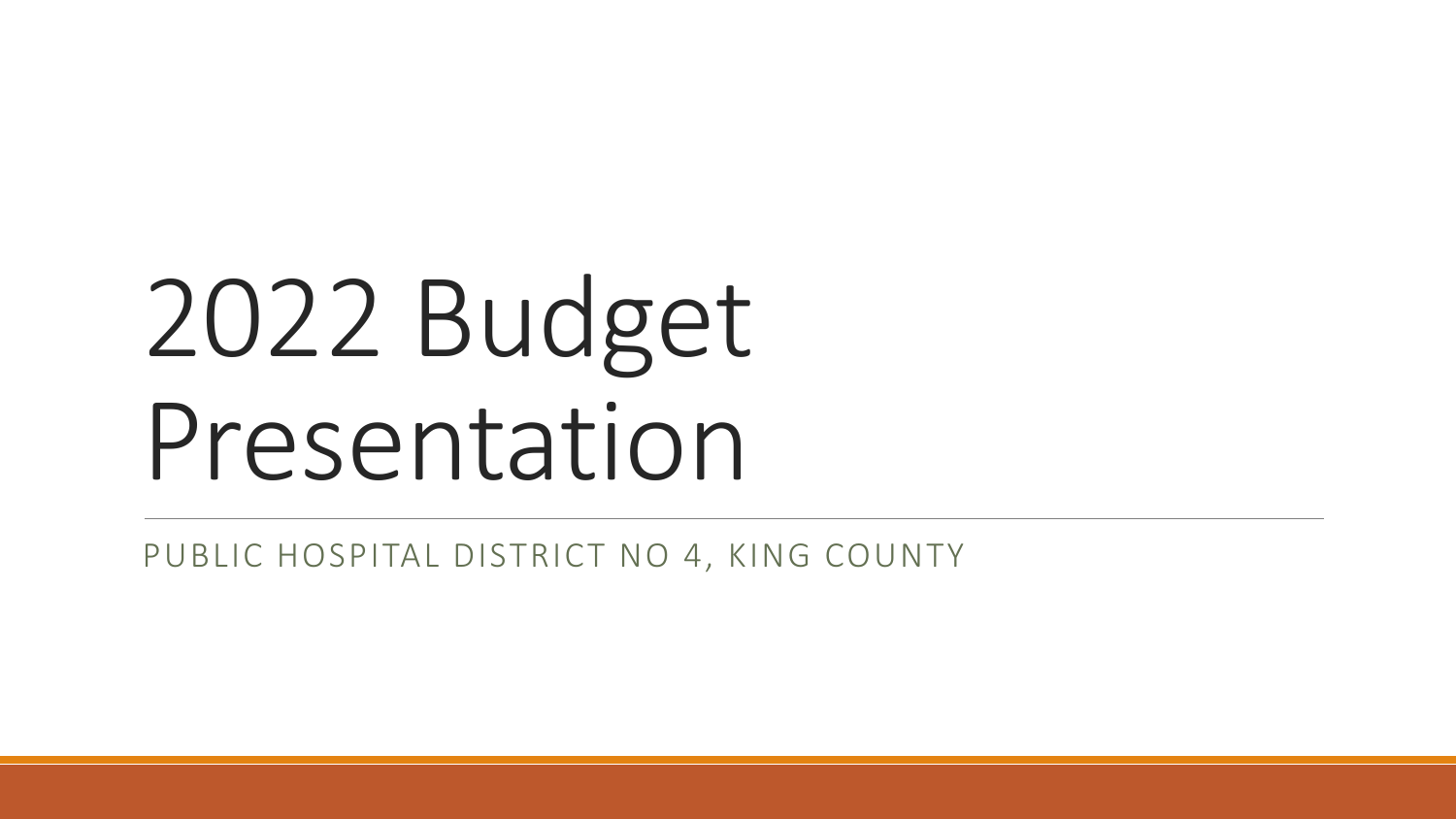# Budget Accomplishments

**O**Chargemaster rate increase of 5%

**L** Market Rate Pay Increases for Employees

**E** Recruitment and Retention Bonus for Employees

**<u>Elncreased contribution to Family Medical</u>** Family Medical premium lowered from \$900/month to \$400/Month

**OPaid Time Off** 

■All hours in one bank for greater flexibility

**OFlex Holiday** 

**<u></u>Annual Cash-out Option** 

■Increased Retirement Matching to 1% to 3%

■Increase in Operating Revenue by \$2,500,000 over 2021

■ Year End Net Income of ~\$348,000 increase of \$500,000 over 2020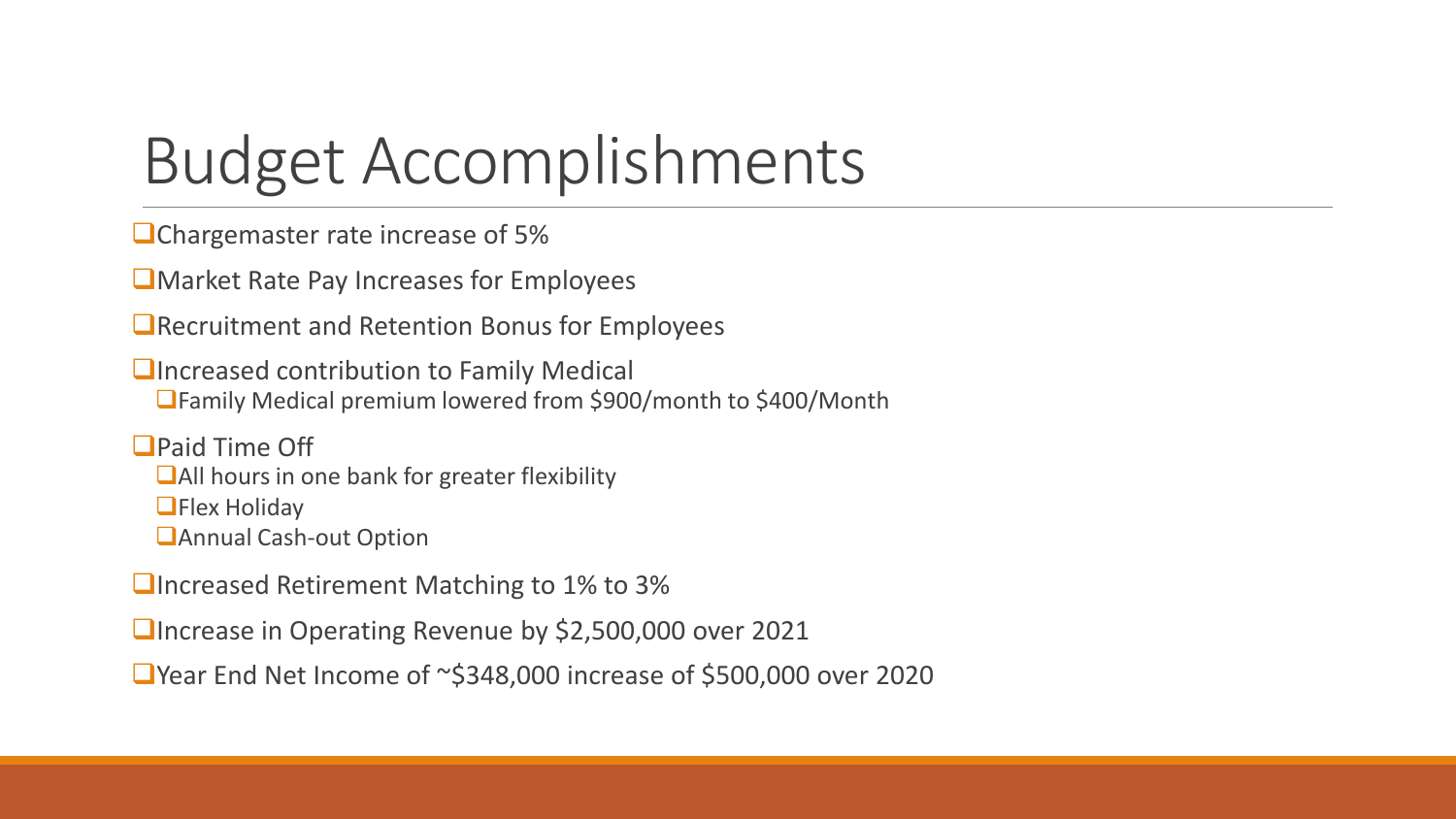|                                           | 2022. BUDGET     |
|-------------------------------------------|------------------|
|                                           |                  |
| <b>Patient Revenue</b>                    | \$<br>68,322,949 |
| Less: Contractual Adjustment              | (21, 337, 961)   |
| Less: Bad Debt & Charity Care             | (1,380,016)      |
| <b>Net Patient Revenue</b>                | 45,604,972       |
|                                           |                  |
| Other Revenue                             | 466,982          |
| <b>LTGO Property Taxes For Operations</b> | 1,170,422        |
| <b>Interest Revenue</b>                   | 83,323           |
| <b>Other Operating Revenue</b>            | 1,720,727        |
|                                           |                  |
| Total Revenue                             | 47,325,700       |
| Expenses:                                 |                  |
| <b>Salaries</b>                           | 20,627,223       |
| <b>Benefits</b>                           | 4,361,003        |
| <b>Professional Fees</b>                  | 5,378,441        |
| <b>Supplies</b>                           | 4,004,688        |
| Repairs and Maintenance                   | 428,884          |
| Utilities                                 | 600,744          |
| <b>Purchased Services</b>                 | 4,313,637        |
| Leases and Rentals                        | 588,576          |
| Insurance                                 | 182,616          |
| Advertising                               | 30,288           |
| <b>Other Expenses</b>                     | 769,190          |
| Depreciation                              | 3,734,424        |
| Interest                                  | 5,113,443        |
| <b>Total Department Expenses</b>          | 50,133,157       |
| <b>Operating Income</b>                   | (2,807,458)      |
| Non Operating - Provider Relief Funds     |                  |
| LTGO Property Taxes For Bond P&I          | 3,082,413        |
| Non Operating Revenue                     | 73,144           |
| <b>Total Non Operating</b>                | 3,155,557        |
| <b>Total Net Income</b>                   | \$<br>348,099    |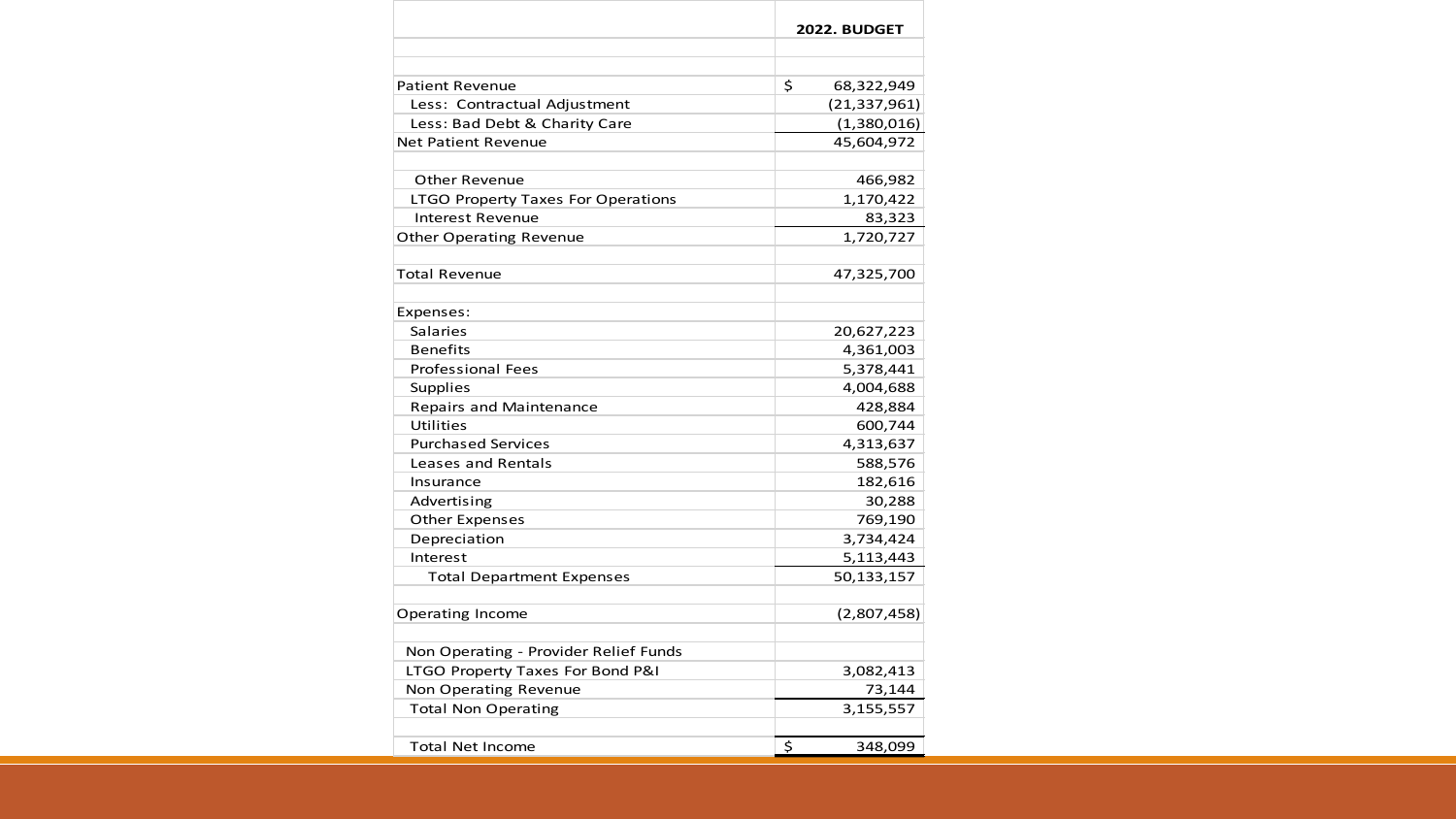### Revenue Assumptions

23 Inpatients Per Day

 $\Box$ 1 Acute

**22 Swing Patients** 

□\$~24,000,000 Projected Revenue

2% Increase over 2021 Annualized

■12.5 Emergency Room Patients Per Day ■12/day Jan-June ■13/day July-December **310,000,000 in Revenue** 18% Increase 2021 Annualized

■Tax Revenues up ~167,000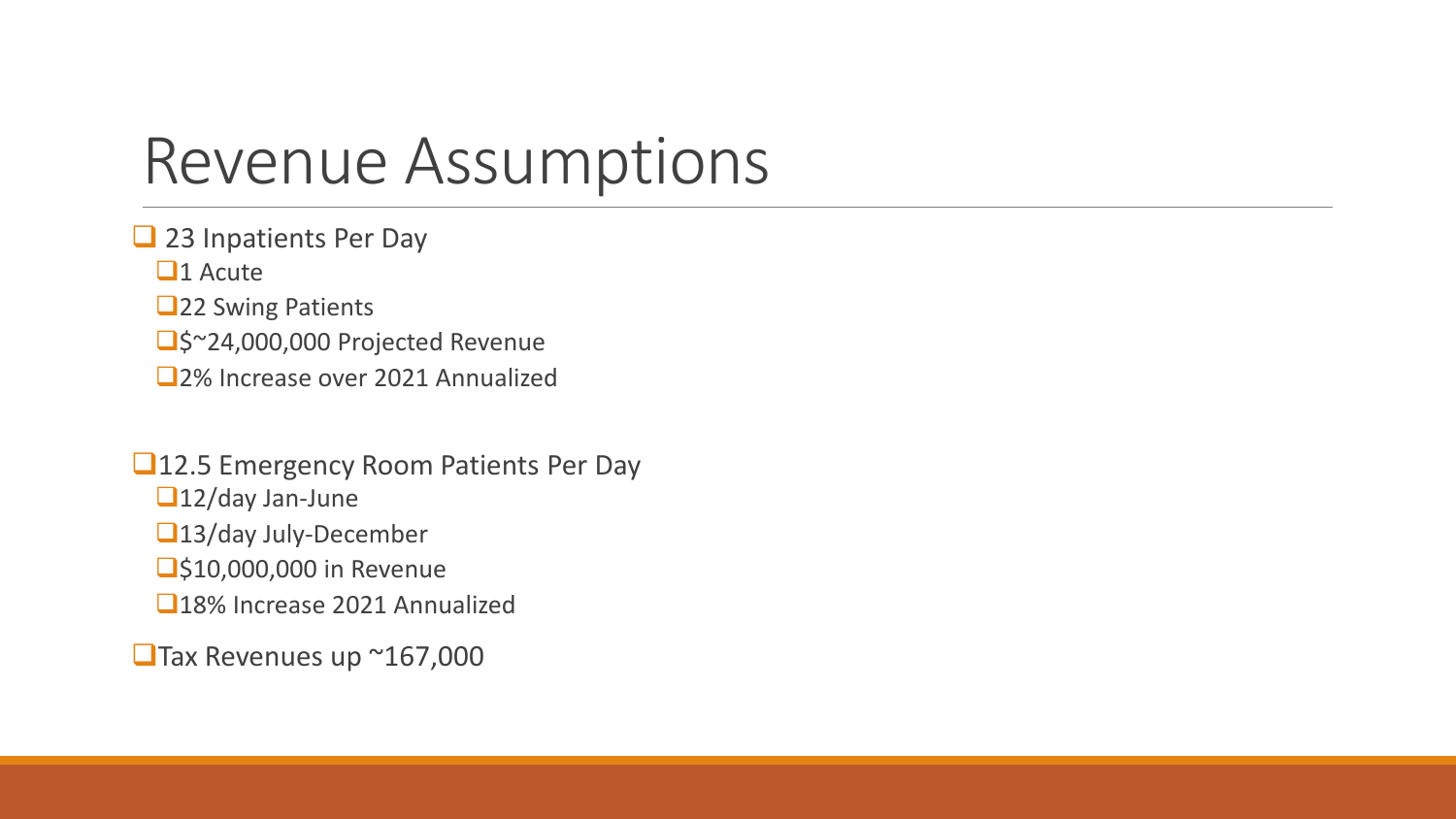## Revenue Assumptions (cont)

**Outpatient Services** 

■Lab/Endo/Imaging Flat Volumes

■Rehab Increased Volumes 1/day

■8% increase over 2021 Annualized

### **OClinic Volumes**

**QUrgent Care 9/day** 

■ 8/day Jan-June

10/day July-December

**OSRMC/Hospital Clinic Flat Volumes** 

6% increase over 2021 Annualized due to addition of Urgent Care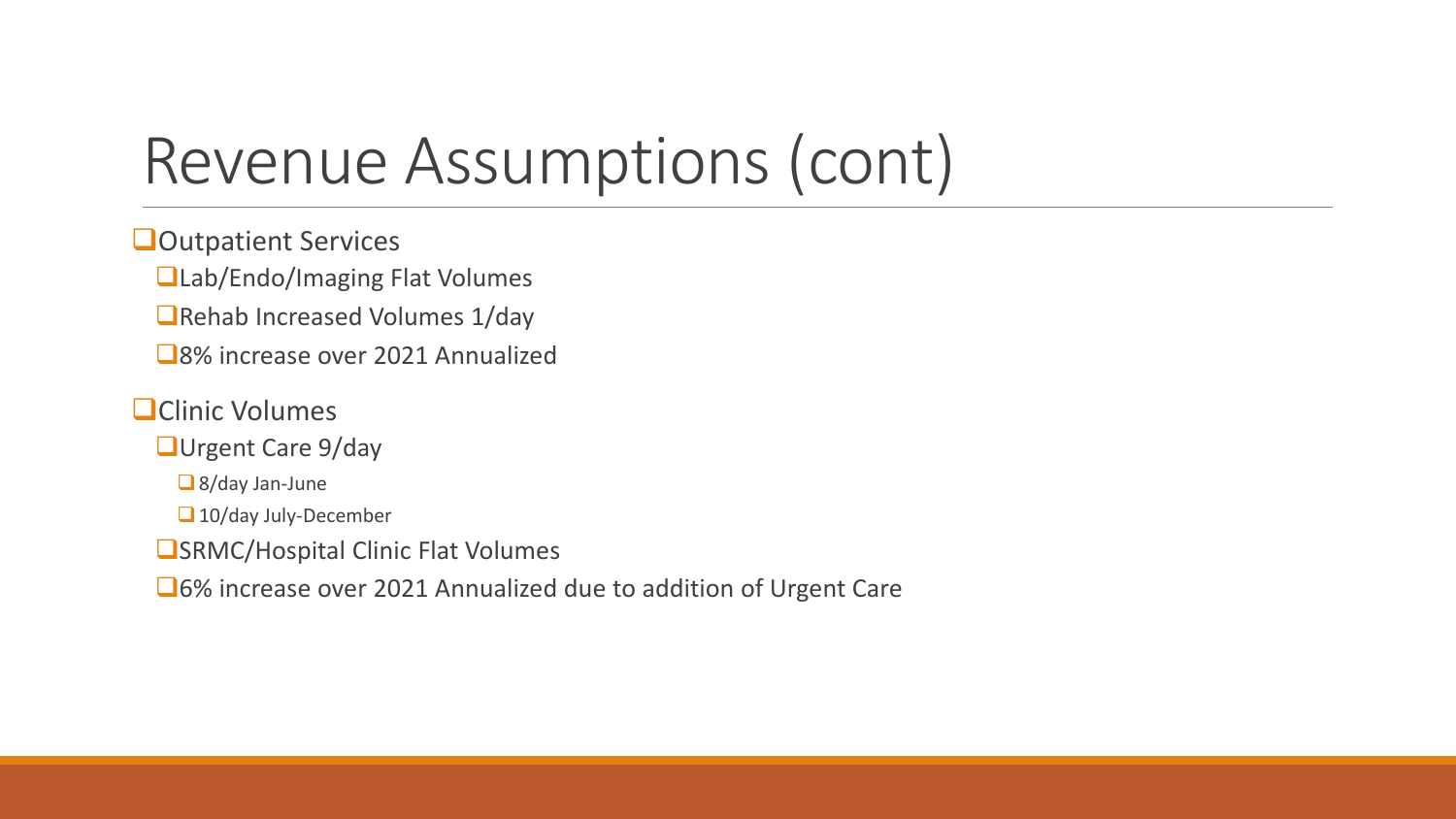### Expense Assumptions

### $\Box$  Salaries

#### Decrease in FTE by 6.0 FTE

 $\Box$  Patient Transitions

**Accounting** 

**O** MedSurg

 $\Box$  Covid

**Employee Market Rate Adjustments** 

S432,000 Increase over 2021

**O**Provider COLA per Contract

S120,000 Increase over 2021

#### **O**Retention Bonus

 $\Box$ \$500,000

■Prelim Budget has Salary Expense ~21,000,000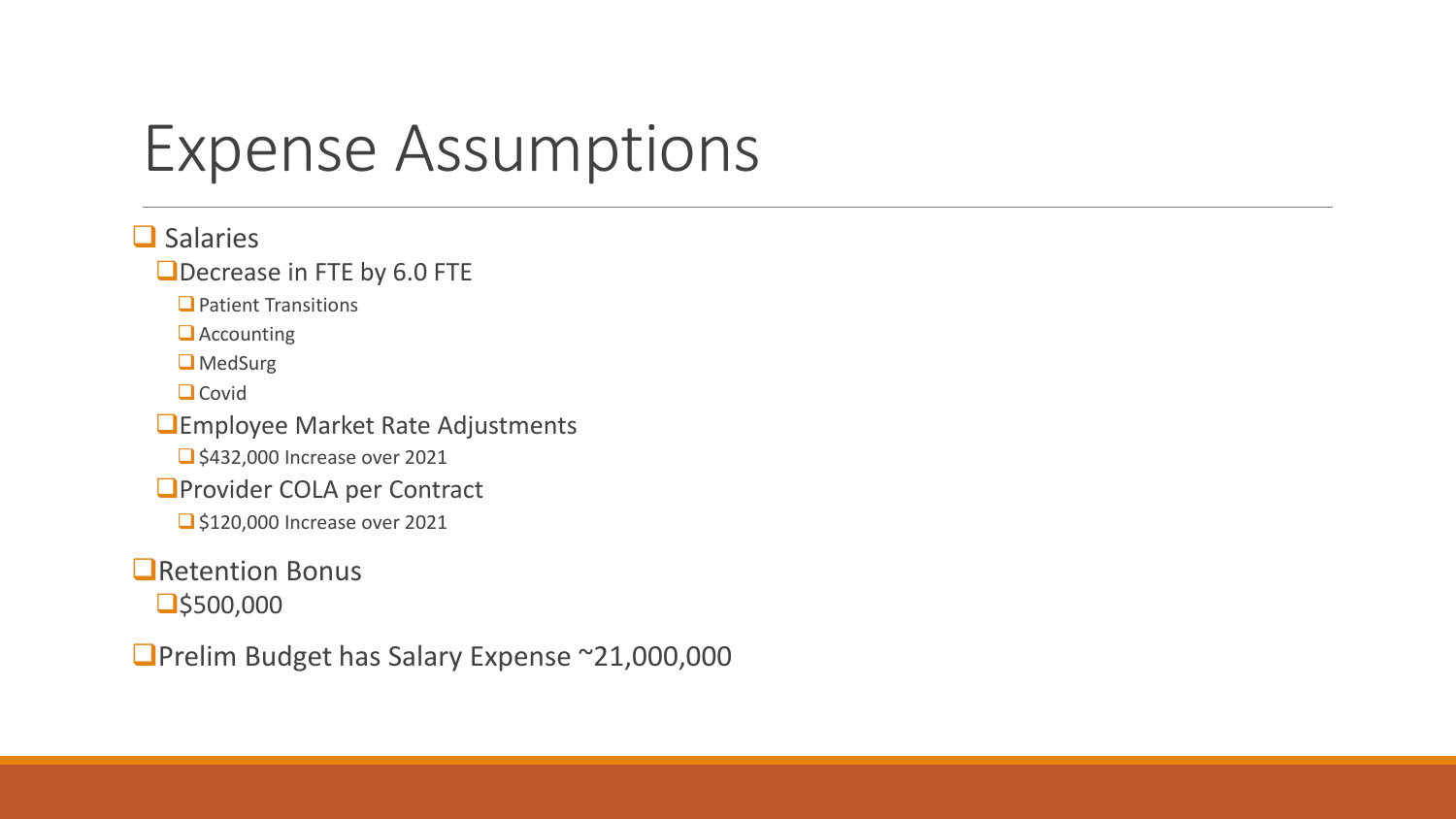# Expense Assumptions (Cont)

### ■Benefits decrease to ~\$4,400,000

### ■Self Insured Health Plan

 $\Box$  Savings of ~\$200,000

 $\Box$  Increasing contribution to Family Medical

**■** Sunset Affordable Access Program

### ■Rolling Holidays into PTO Bank

**O**Cost Neutral

**<u>OIncreases</u>** Morale

■Increasing Match to 3% maintaining \$1500 Cap **E** Benefits lower income wage earners **Encourage broader participation**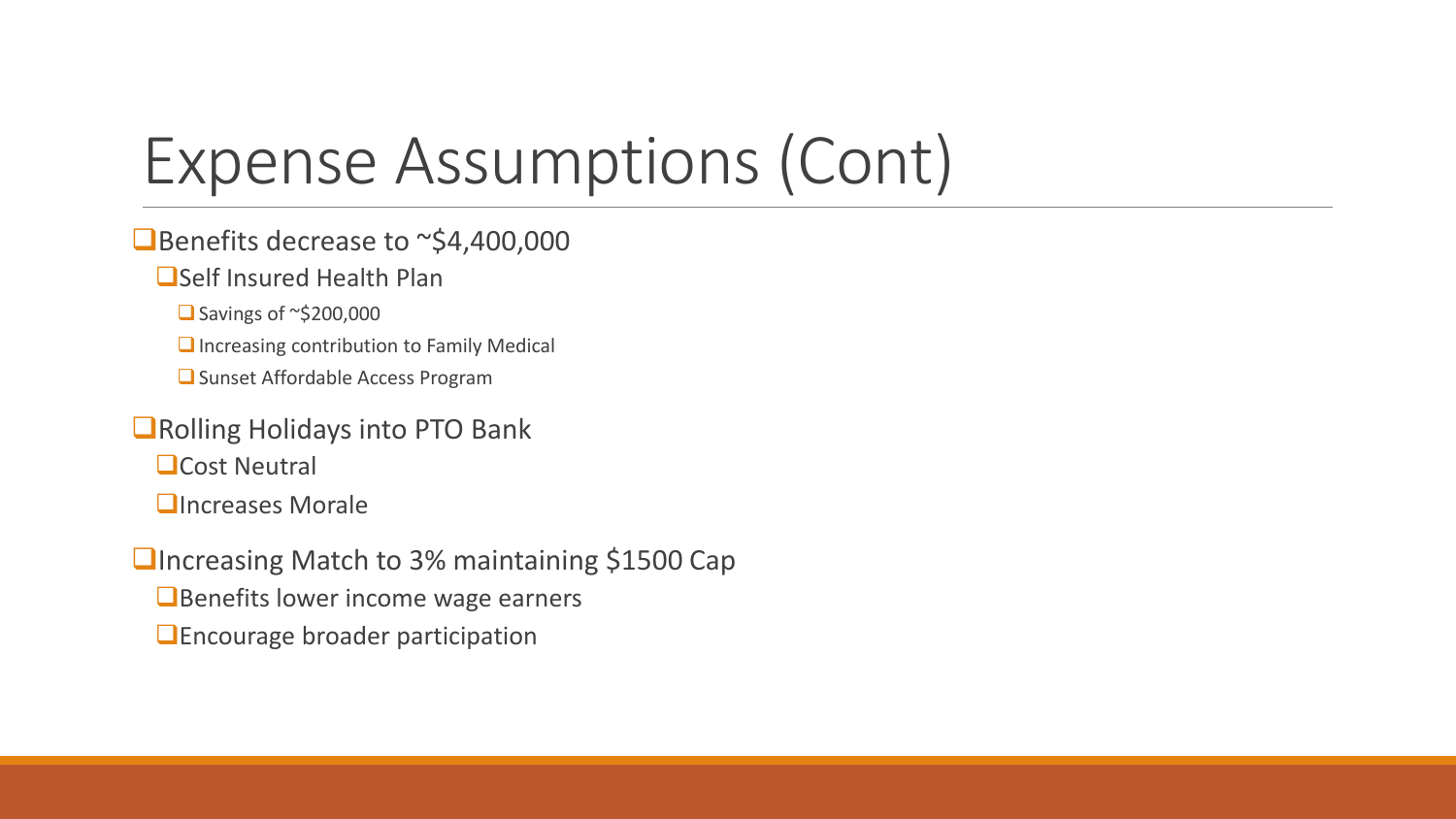# Expense Assumptions (Cont)

**O**Supplies

□14% Increase

**QVolume Driven** 

**Estimated Inflation projections from Vendors** 

Continued COVID Impacts

**O** Repairs and Maintenance

**S**135,000 Increase

**Elevator Repairs** 

**O** MRI

**O**Pro Fees Increase

□ 1% Increase in Pro Fees

Budgeted for workforce shortage